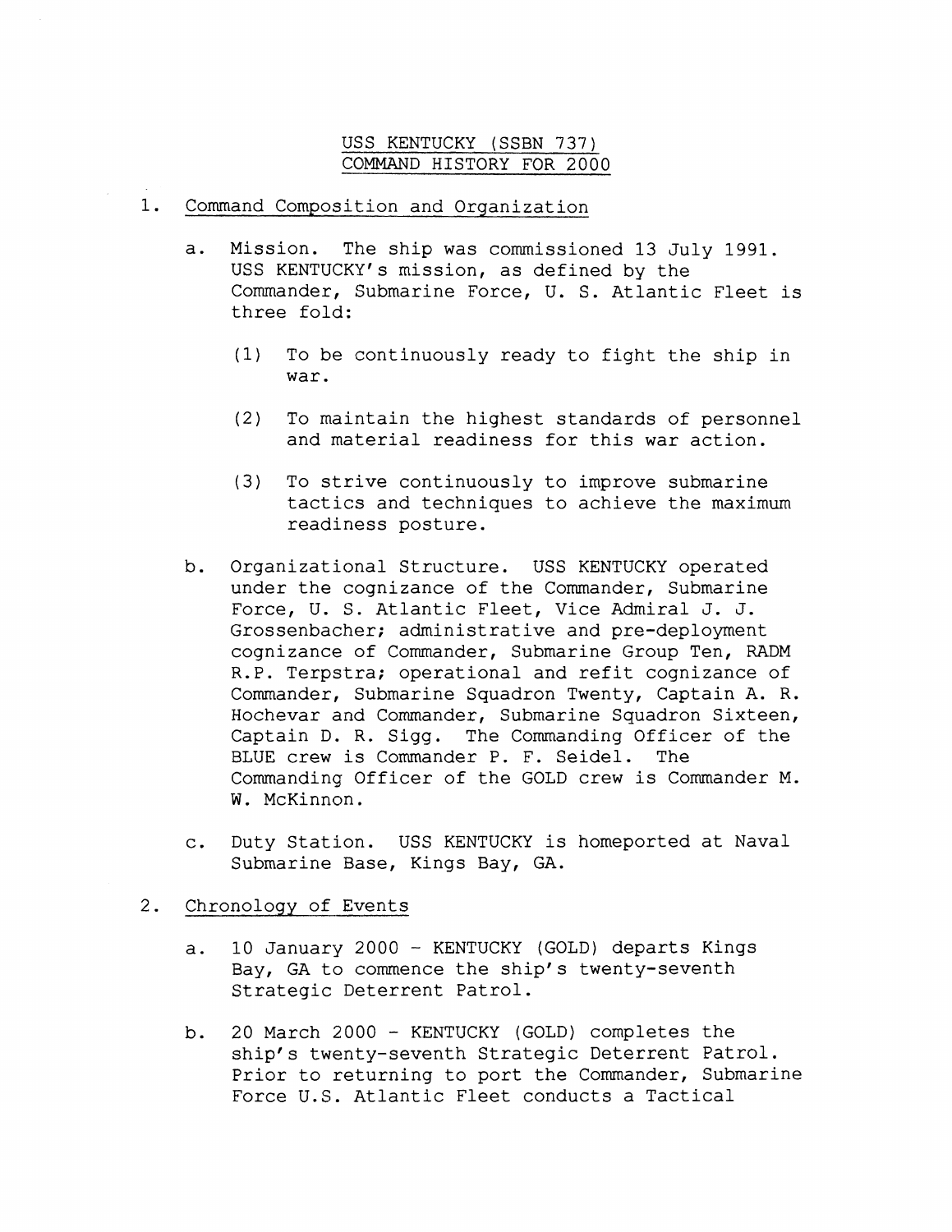Readiness Evaluation (TRE) and a Navy Technical Proficiency Inspection (NTPI).

- 21 March 2000 The BLUE crew under the command of  $\mathsf{c}$ . Commander P.F. Seidel relieves the GOLD crew at Exchange of Command and commences the scheduled Refit Period. The GOLD crew commences the Pre-Deployment Training Period.
- 26 April 2000 KENTUCKY (BLUE) departs Kings Bay, d. GA to commence the ship's twenty-eighth Strategic Deterrent Patrol.
- 12 July 2000 KENTUCKY (BLUE) completes the ship's e. twenty-eighth Strategic Deterrent Patrol. Prior to returning to port the Commander, Submarine Force U.S. Atlantic-Fleet conducts a Tactical Readiness Evaluation (TRE). The Commander, U.S. Atlantic Fleet conducts and Operational Reactor Safeguards Examination (ORSE). Additionally the ship performs Prospective Commanding Officer and Midshipmen Operations.
- f. 17 July 2000 - The GOLD crew under the command of Commander M.W. McKinnon relieves the Blue crew at Exchange of Command and commences the scheduled Refit Period, The BLUE crew commences their Pre-Deployment Training Period.
- 20 August 2000 KENTUCKY (GOLD) departs Kings Bay, q. GA to commence the ship's twenty-ninth Strategic Deterrent Patrol.
- 15 September 2000 to 20 September 2000 USS KENTUCKY h. conducts the first ever TRIDENT port visit to Rota, Spain.
- 28 October 2000 KENTUCKY (GOLD) completes the  $i$ . ship's twenty ninth Strategic Deterrent Patrol. Prior to returning to port the Commander, U.S. Atlantic Fleet conducts an Operational Reactor Safeguards Examination (ORSE).
- 31 October 2000 The BLUE crew under the command j. of Commander P.F. Seidel relieves the GOLD crew at Exchange of Command and commences the scheduled